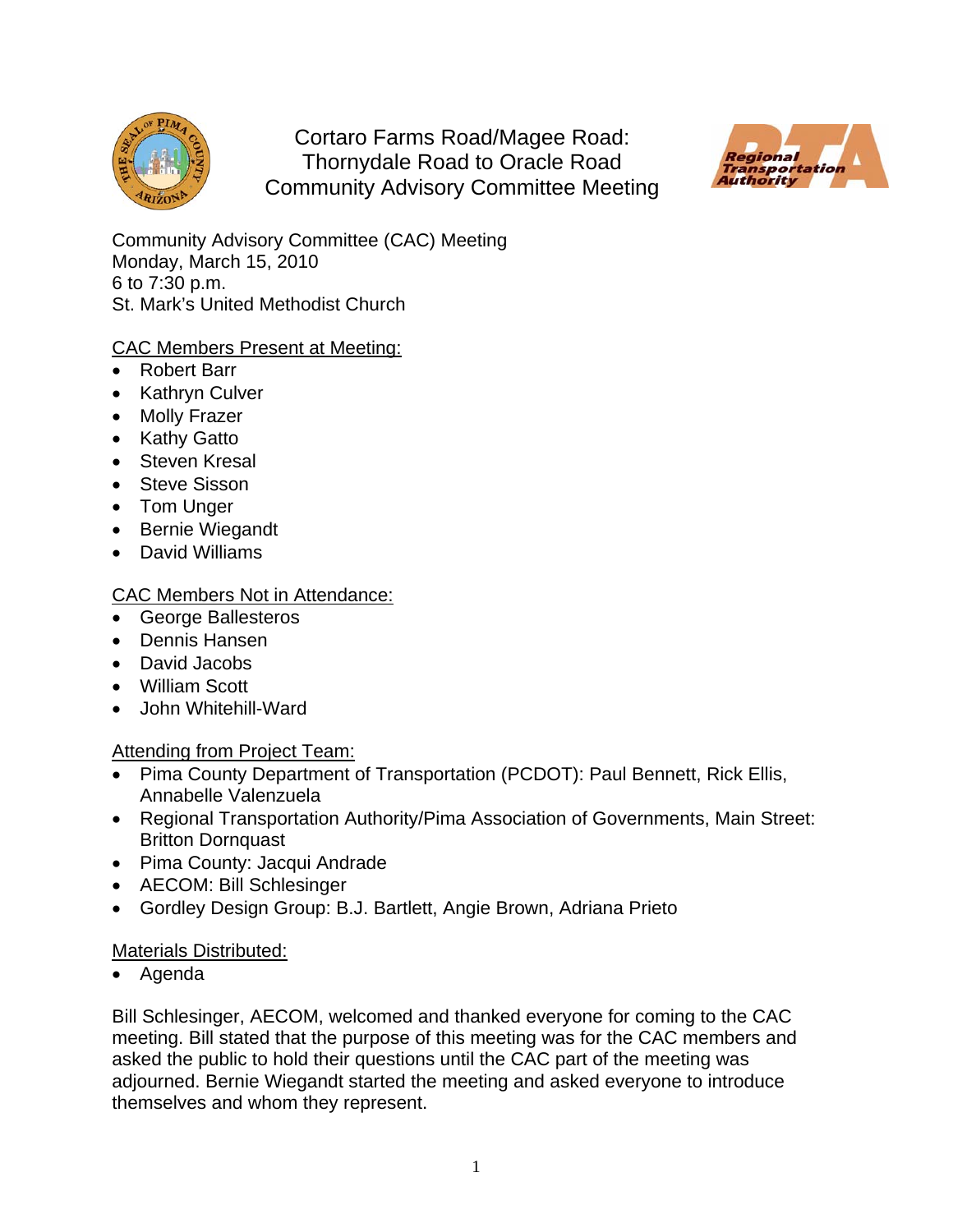Bill said the meeting was called to update the CAC on the status of the project, and that not much had changed in the plan except for a few more Phase I details. He had no milestone events to report. He updated the status of the Environmental Assessment (EA), which is required by federal regulations. The EA had gone to ADOT once and was back to ADOT again after their first review and changes were incorporated. He said he had heard the second round of comments from ADOT were minor, and that the EA would be returned to ADOT and then sent to the Federal Highway Administration for confirmation.

He said a public hearing about the EA should be held in late April or early May. The public hearing will address the entire corridor project. If everything goes smoothly, which he expects, the project should become eligible for federal funding within months.

He said the Design Concept Report was finalized and submitted to Pima County. Phase I plans are being worked on from La Cañada to La Cholla, and those plans are being taken to final design. The plans will then be sent to the utility companies so they can plan relocations. The plans should be ready for bid this fall and could go to construction after Jan. 1, 2011.

He introduced Paul Bennett, who will be the Phase II and III project manager and who has been involved in Phase I. Paul announced that one significant change is a flip in project order: The western section of the project will be designed and built first, followed by the eastern section. The western section is from Thornydale to Mona Lisa. The eastern section is from La Cañada to Oracle. The reason for the switch is that they believe in the current economic climate they can get better value on the higher-dollar western section project if they do it now. The western section will likely go out to bid in 12 to 14 months, by next spring or summer. Concurrently, design bids will be solicited for the eastern section.

Bernie said there was a strong component about the western section in Pima County's EA letter. Bernie asked would there be any change to the county's approach to the section given the switch in time frame. Bill said no, but that it should highlight how important that section is.

Paul Bennett said the western section will be under design in the next 60 days and will go out for construction bids May 2011. Construction could begin in fall 2011.

A CAC member asked what the time frame is for the section from Mona Lisa to La Cañada. Paul said 18 months to two years. We can finish design in 2011; construction could begin in spring or summer 2012. Bill said that doesn't really change the schedule or time frame for the eastern section.

Bob Barr asked when the Magee/La Cholla intersection construction would begin. Bill said plans should be ready this summer; utilities need nine months to redesign their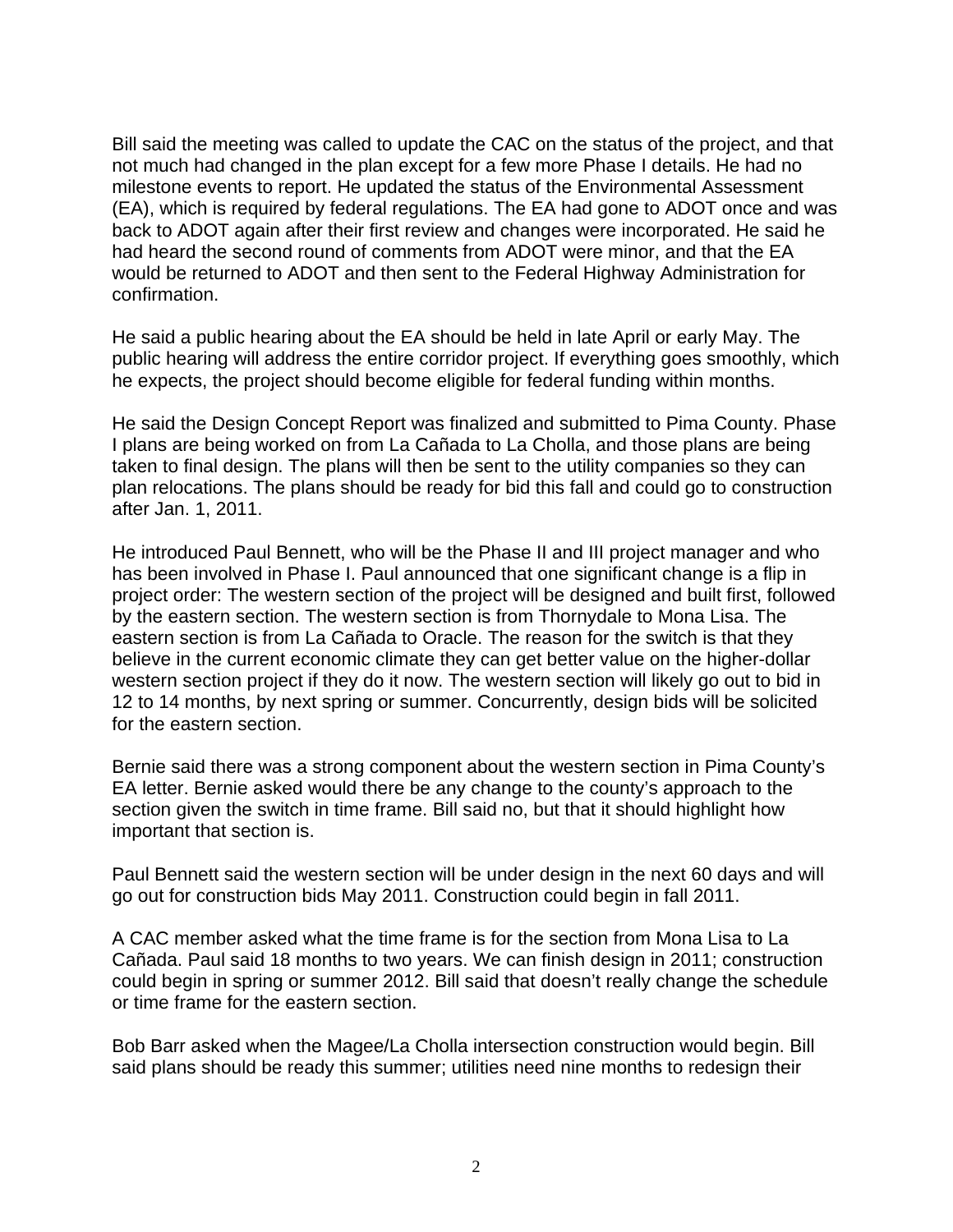lines. They will likely be seen in the area in the fall surveying and relocating. Construction likely won't start until after the holiday season of 2010.

Metro Water was looking at a reclaimed line between the two Shannon roads. The goal would be to put in new utility lines once and not have to move them again after construction.

Bill moved on to Phase I details and said they are starting what is called the ultimate design, or final design, on Phase I. The design will taper back west of Mona Lisa, will go east and tie in to La Cañada, and go north through Magee and south on La Cholla to the Wal-Mart. La Cholla design from Magee north is moving quickly and could be out to construction soon. Profile of the intersection hasn't changed.

Bill said not much has changed with the drainage portion. Design calls for protecting and channeling flows to vegetation within the jughandle turn area. The project is in Pima County floodplain, so a permit is needed. Bill is working with the Corps of Engineers on their regulations. Mitigation areas (he pointed to areas within jughandle on map) were identified to transplant plants or plant new trees in that area. The Corps of Engineers likes that idea.

Storm drains and pavement drainage is based on a 10-year storm. Pavement won't pond up based on a storm volume that occurs every 10 years.

In the next month or so, utilities will be "potholing," in which their large vacuum trucks will be looking beneath the pavement to find the utility lines. Discussion is occurring about right-of-way, temporary construction easements and permanent drainage easements. County appraisals are being performed.

Bernie asked whether there would be an opportunity to discuss the no right turn onto La Cholla from the realigned Magee Road before it's finalized. Bill said he would bring the animation of traffic flow at that intersection. He said it would come down to being a safety issue. Bill said they don't see a lot of improvement in circulation with allowing a right turn. With cyclists and traffic traveling west, and traffic trying to head north and making a left into the apartments off La Cholla, it is a safety concern.

Steven Kresal asked whether the bicycle curve within the jughandle could be made into a complete circle, which would allow cyclists to get onto La Cholla. Bill said he could consider that change.

Bernie mentioned that Tucson-Pima Arts Council (TPAC) was seeking involvement on the artist selection committee. TPAC is soliciting bids from artists. The committee would help select artists/contractors for the walls and environmental art along the corridor. Steven Kresal said he was interested.

Bernie also noted that the CAC initially started as a larger group, but attendance had fallen off. He asked whether new members could be appointed. Annabelle responded